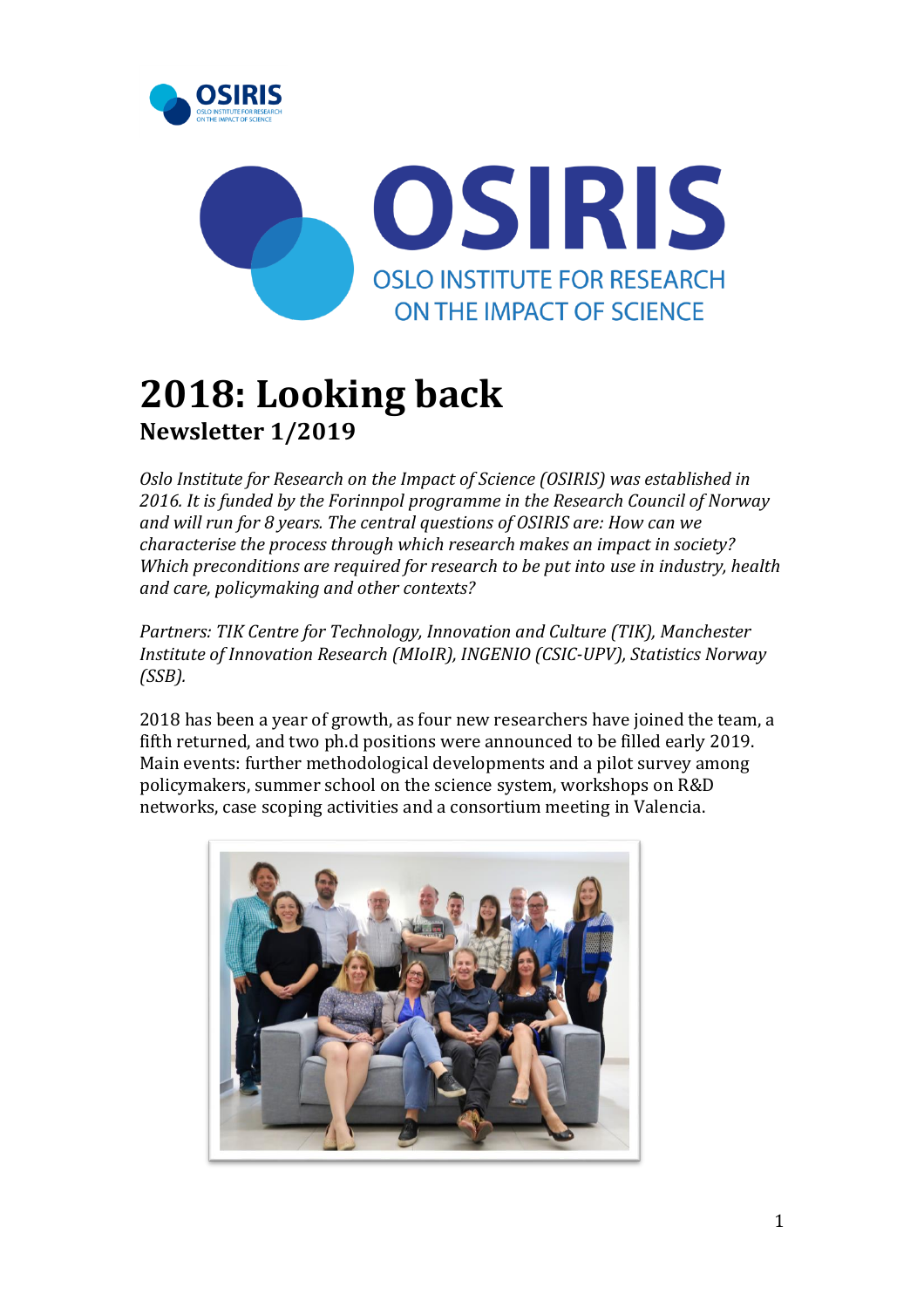

*Image: OSIRIS team members at the consortium meeting in Valencia in September 2018. Photo: Lars Wenaas/UiO.*

## **Conceptual work**

We are working on two conceptual papers. One is about what it means to see impact from the user side. Here we have developed a heuristic that we call "problem area", which is a useful lens into looking at impact from the society rather than research side. A focus on problem areas rather than specific users makes it possible for us to not only explore how research is used in detail. It also allows us to look at how research is not used for various reasons, and at the wider context in which impact processes take place. Perspectives from this paper were presented at the EGOS conference summer 2018 and at a specialised workshop in Madrid.

The other paper deals with the institutional preconditions for impact. Here the aim is to make a theoretically informed discussion about the most important wider factors that influence the uptake and use of research, particularly within policymaking. The paper was presented at the EU-SPRI conference summer 2018.

In addition, some of our blogs deal with conceptual and methodological issues. An example is the **blog post on impact measurement problems**.

## **Impact case studies**

Based on our conceptual work, all our cases represent "problem areas" through which we will explore the uptake and use of research. At the moment we are working on the following cases:

- **Marine biodiversity**: How is research used when making decisions that affect marine biodiversity? This is a policy case, we are looking into opportunities for making a Norway-UK comparison.
- **Use of research in NAV**: We are looking into how research is used and implemented within the Work and Labour Directorate (NAV). Here we are exploring the more concrete problem areas of Individual Placement and Support (IPS) and addressing young people outside of the labour market.
- **Oral health among elderly**: This is a hidden but frequent societal challenge that is largely unexplored because oral health is not part of the public healthcare system in most cases.
- **Immunological diseases:** This is an interesting area in which to study impact, because treatment of many immunological diseases is very advanced, but the fundamental mechanisms behind them are still often poorly understood. The case is primarily oriented at understanding use of research in healthcare, but it also has industry and policy dimensions.
- **Transport policy:** We are looking into specific aspects such as air quality and congestion for the case of the Greater Manchester area. This is a case where the linkages between researchers and users are not well developed.
- **"Nudging":** The second MIoIR longitudinal case study will focus on the past and present role of behavioural economics, behavioural science and political theory in the current popularity of 'behavioural insights' tool in UK policy. Nicknamed 'nudge', behavioural insights use indirect tools to influence behaviour or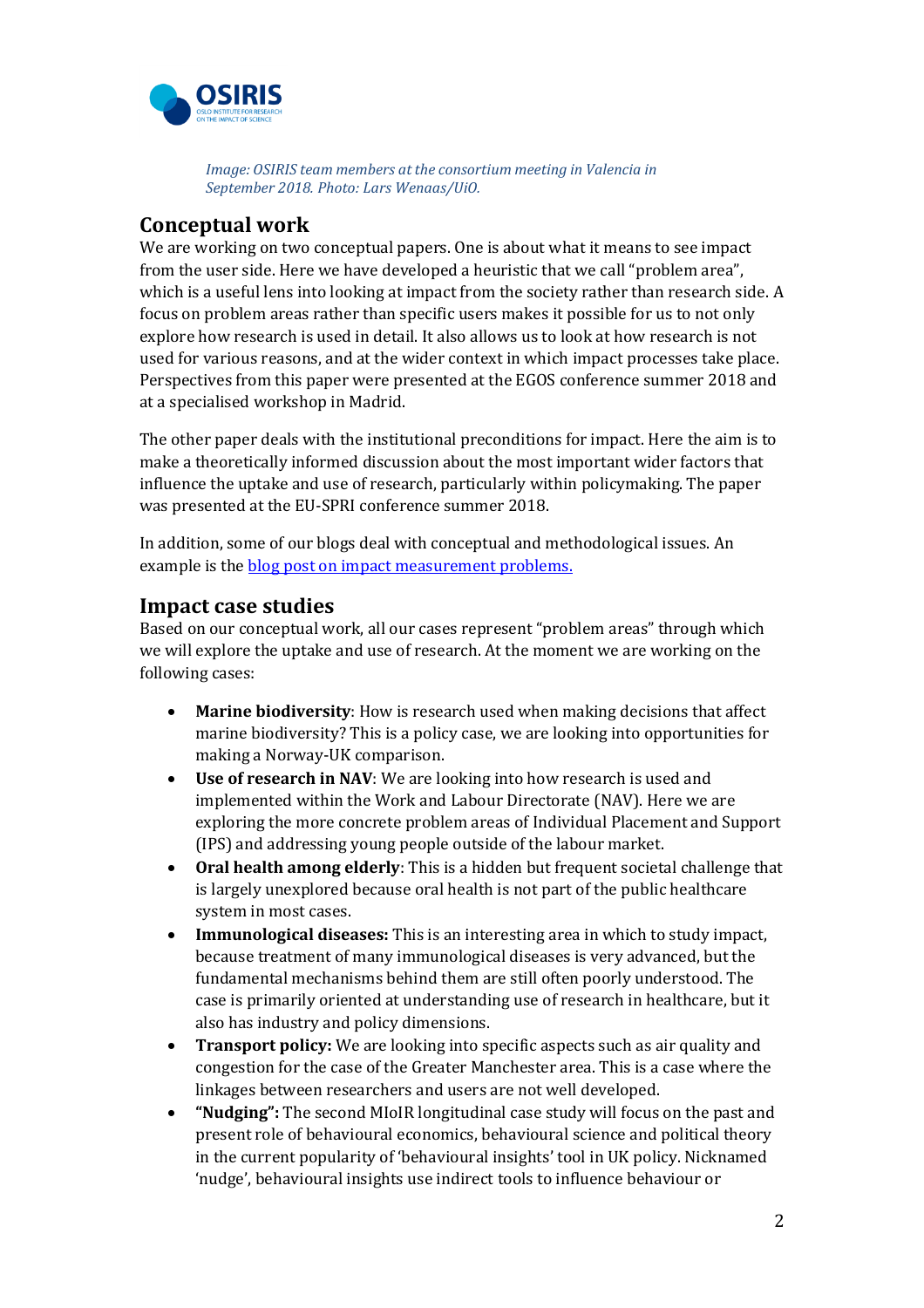

decision making of target populations. The case study will focus on the role and activities of the Behavioural Insights Team, a social purpose company closely linked to the UK government.

 **Rare Diseases:** Interesting research and networking goes on within this problem area, which has a number of fundamental challenges for example related to the fairly low number of patients for each disease. Patient organisations play an important role, partly organised through the European peak body for patient organisations EURORDIS. Of potentially great interest is the new European Joint Fund for Rare Disease Research that commences in 2019.

In addition to these larger-scale longitudinal cases, we are exploring additional ones as well as related cases about obesity policy, drones in agriculture and other areas. With more OSIRIS personnel in 2019, more cases will be added to the list. A particularly interesting case is related to studying "POSTnotes" in the British Parliament. Postdoc Maria Karaulova was in 2018 successful in obtaining a grant for a 'Parliamentary Fellowship' and will work with the Director of Parliamentary Office for Science and Technology (POST) to analyse how the work of POST is used and whether it has impact in the UK Parliament. This project will trace the development process of two POSTnotes – horizon scanning briefs that present overviews of policy problems grounded in research evidence – and their subsequent use in the UK Parliament.

## **Impact surveys**

#### **Pilot survey: Mapping the way practitioners and policy makers use research**

In early 2018, TIK and MIoIR developed a new questionnaire that started with current best practices for understanding use of research in policy organisations and incorporated the OSIRIS approach.

The survey was piloted in Norway among seven public organisations – five ministries and two underlying agencies – with 269 respondents in total. Preliminary results have been communicated to the participating organisations, and a report (in Norwegian) is available at th[e OSIRIS web site.](https://www.sv.uio.no/tik/english/research/projects/osiris/osirisblog/measuring-impact.html) A summary of the preliminary results can also be found on the [OSIRIS blog.](https://www.sv.uio.no/tik/english/research/projects/osiris/osirisblog/measuring-impact.html)



*Image: From the survey workshop January 2018.*

The first data show that access to and use of research to a large degree takes place within informal settings and networks, often involving ad hoc search methods like "googling". They also indicate major differences in use of research and related issues between the participating organisations, but we need a substantially larger data set to explore this further.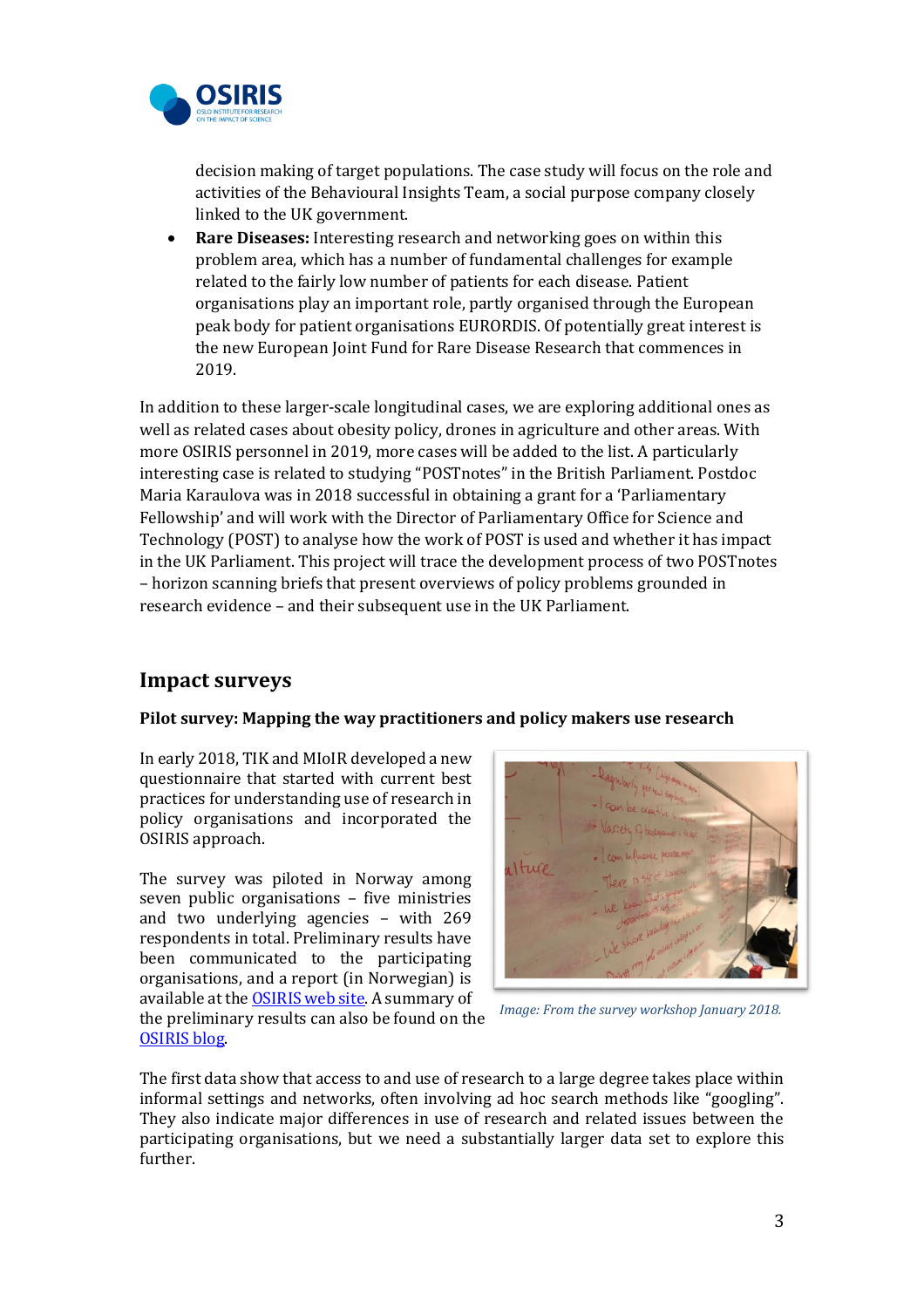

Based on the pilot experiences, OSIRIS aims for a full-scale survey among Norwegian public organisations in 2019 and a comparative survey among selected organisations in the UK in the same year.

#### **The annual Norwegian R&D firm-level survey on cooperation between firms and private and public research organisations**

In 2017, SSB and TIK proposed additional questions to this annual survey, meant to capture processes and motives for impact and interaction in a better way than the existing sets of questions. They were approved for the 2017 R&D survey, which was carried out in the spring of 2018 and with the first results published by SSB in October 2018. The data will be analysed and the results published in 2019.

The OSIRIS team also proposed extra survey questions related to absorptive capacity in 2018. A revised version of these questions was approved by the statistical agency and will be included in the Norwegian 2018 Community Innovation Survey (CIS), which will be published in late summer or autumn of 2019. The ability of a research group, such as OSIRIS, to be able to implement new questions for the official R&D and innovation surveys is to our knowledge unique in an international context.

## **Micro- and macroeconomic work**

SSB's microeconomic work has progressed in 2018 with the publication of a discussion paper, ["Public R&D support and firms' performance: A panel data study".](https://www.ssb.no/en/forskning/discussion-papers/public-r-d-support-and-firms-performance) Another strand of the microeconomic work is organised around a paper called "The effects of innovation policies on firm level patenting". Like the first paper it investigates effects of public R&D support, but it uses a narrower performance indicator more closely related to innovation (patenting) than the broad indicators of firm growth, productivity and profitability.

The macroeconomic part related to "Identifying the impacts from research on the macro economy" involves a system of dynamic regression equations for relative change in Total Factor Productivity (TFP) specified for Norwegian industries using (mainly) data from the National Accounts. Using this model domestic spillover effects from R&D capital in other industries on TFP-growth is quantified. For each of the modelled industries we generate aggregate R&D capital stocks by industry-specific weighting schemes allowing potential domestic spillover effects. A discussion paper will be published in 2019.

A second strand that started in 2018 and will continue into 2019 is "The impacts of dirty and clean R&D – a macroeconomic approach." Here we study Norway's R&D investments in carbon-intensive energy like oil and gas versus carbon-free renewables. Previous climate-change-related analyses applied to global or large economy settings and data indicate that the role of R&D is fundamental for transforming the economy towards a lowcarbon future. Whether this applies to the case of a small, open economy with extensive trade and large natural energy resources is not known.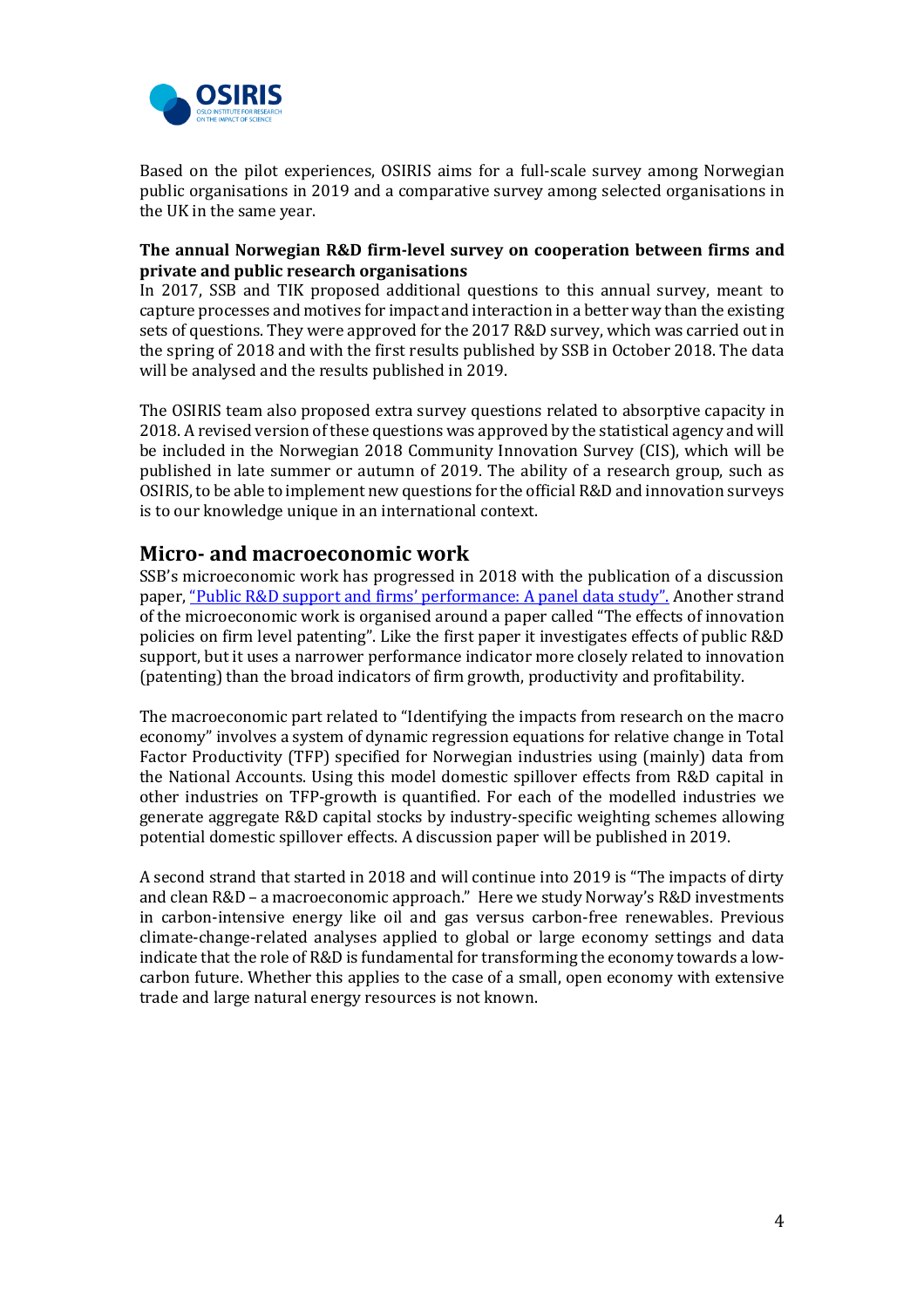

# **Publications**

Two special sections of important academic journals were published in 2018 based directly on OSIRIS work:

A [special section of Science and Public Policy on excellence, impact and knowledge](https://www.sv.uio.no/tik/english/research/projects/osiris/publications/ingenio-public-policy.html) transfer led by INGENIO researchers was published in December 2018 (Volume 45(6)). The special section contained six articles plus an introduction by guest editors Pablo D'Este, Irene Ramos-Vielba and Richard Woolley (INGENIO), in collaboration with Professor Nabil Amara from Lavalle University in Canada.

A [special section of Research Evaluation on measuring the](https://academic.oup.com/rev/pages/virtual_issue_measuring_impact_arts_humanities.)  [impact of arts and humanities research in Europe](https://academic.oup.com/rev/pages/virtual_issue_measuring_impact_arts_humanities.) was edited by Magnus Gulbrandsen and Claire Donovan (who is in the OSIRIS advisory board).

The section, which explores new debates and procedures for impact measurement beyond the ones tailored to economic impacts and the hard sciences, contains four articles plus the guest editors' introduction. Access the special issue here.



This gives the following list of articles from 2018 directly attributed to OSIRIS:

- 1. Claire Donovan and Magnus Gulbrandsen (2018)[, Introduction: Measuring the](https://doi.org/10.1093/reseval/rvy019)  [impact of arts and humanities research in Europe,](https://doi.org/10.1093/reseval/rvy019) *Research Evaluation*,
- 2. Pablo D'Este, Irene Ramos-Vielba, Richard Woolley and Nabil Amara (2018), [How do researchers generate scientific and societal impacts? Toward an](https://doi.org/10.1093/scipol/scy023)  [analytical and operational framework,](https://doi.org/10.1093/scipol/scy023) *Science and Public Policy*,
- 3. Irene Ramos-Vielba, Pablo D'Este, Richard Woolley and Nabil Amara (2018), [Introduction to a special section: Balancing scientific and societal impact](https://doi.org/10.1093/scipol/scy033)—A [challenging agenda for academic research,](https://doi.org/10.1093/scipol/scy033) *Science and Public Policy*,

The other 10 articles in the special issues are of course also directly related to OSIRIS. In addition, OSIRIS-affiliated researchers have produced a number of articles from complementary projects, where the OSIRIS approach and team indirectly has been part of the thinking around impact and related issues in science and innovation policy. These are the most relevant ones:

- 1. Tommaso Ciarli and Ismael Rafols (2018), The relationship between research [priorities and societal demands: The case of rice.](https://doi.org/10.1016/j.respol.2018.10.027) *Research Policy in press.*
- 2. Ismael Ràfols and Alfredo Yegros (2018), Is research responding to health [needs?](https://observatoriosociallacaixa.org/en/-/responde-la-investigacion-a-las-necesidades-de-salud) *Social Observatory of La Caixa Foundation* (refereed online publication), March 2018. Available also in Catalan and Spanish.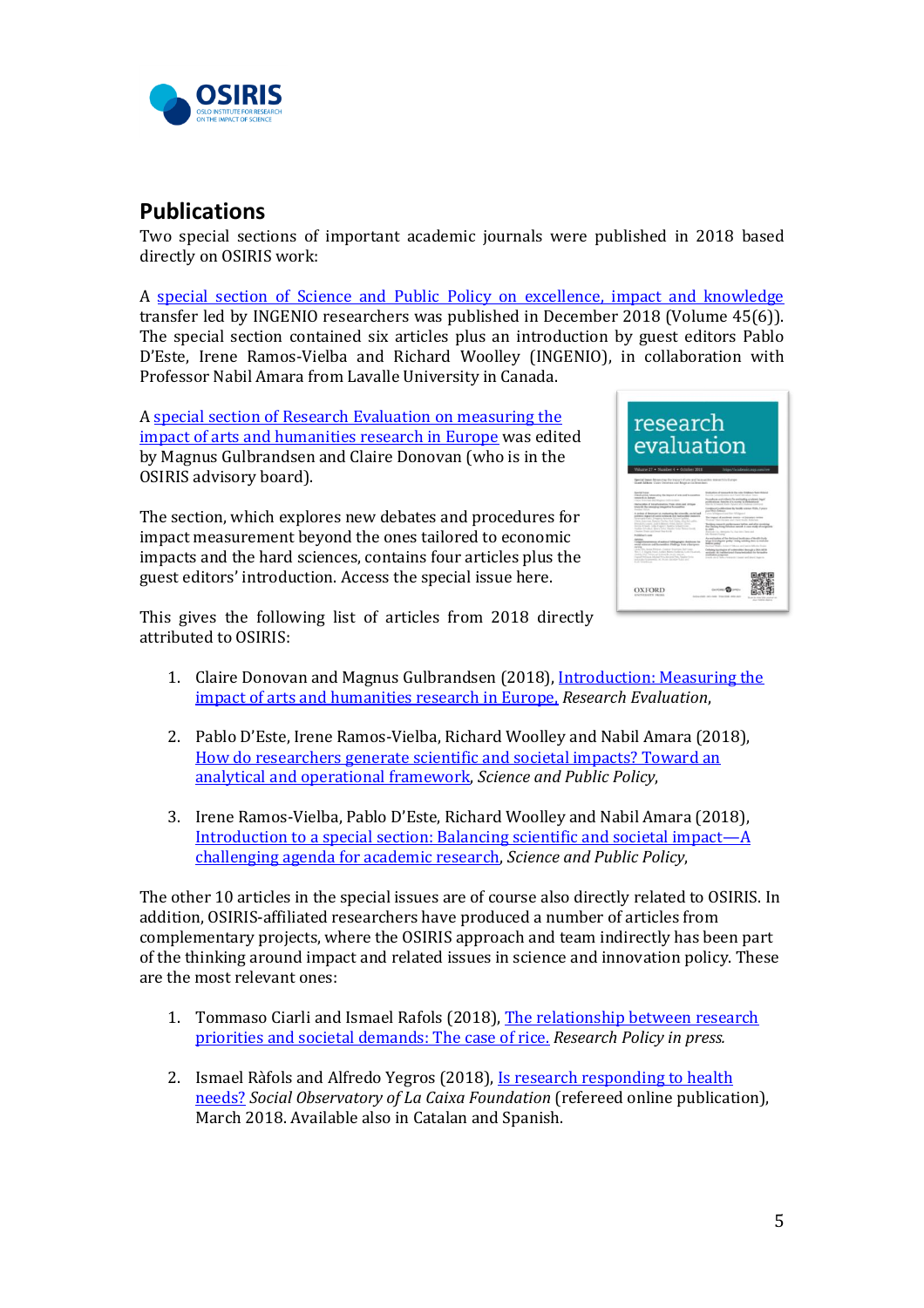

3. Nicolas Robinson-Garcia, Thed van Leeuwen and Ismael Ràfols (2018), [Using](file:///C:/Users/lenang/AppData/Local/Microsoft/Windows/INetCache/Content.Outlook/JYXX3RWD/doi.org/10.1093/scipol/scy024)  [altmetrics for contextualised mapping of societal impact: from hits to networks,](file:///C:/Users/lenang/AppData/Local/Microsoft/Windows/INetCache/Content.Outlook/JYXX3RWD/doi.org/10.1093/scipol/scy024) Science and Public Policy

Finally, two working papers directly based on OSIRIS work became available in 2018 along with a contribution in the journal Science from a complementary project:

- 1. Øivind Anti Nilsen, Arvid Raknerud and Diana Iancu (2018), Public R&D support [and firms' performance: A panel data study.](https://ideas.repec.org/p/ssb/dispap/878.html) Oslo: Statistics Norway, Discussion Papers 878.
- 2. Neils Mejlgaard, Richard Woolley et al. (2018), [Europe's plans for responsible](file:///C:/Users/lenang/AppData/Local/Microsoft/Windows/INetCache/Content.Outlook/JYXX3RWD/10.1126/science.aav0400)  [science.](file:///C:/Users/lenang/AppData/Local/Microsoft/Windows/INetCache/Content.Outlook/JYXX3RWD/10.1126/science.aav0400) Science, 361(6404): 761-762. (letter section)
- 3. Taran Thune (2019), Forskning og forvaltning. En pilotundersøkelse om bruk av forskningsbasert kunnskap i offentlige organisasjoner. Oslo: TIK, ISBN 978-82- 7986-098-3

# **New staff in 2018**

2018 saw the arrival of three new researchers (and one returning from leave) at TIK, one new ph.d candidate in MIoIR, and the posting of an additional two ph.d positions at TIK.

- **Postdoctoral fellow Silje Maria Tellmann (TIK)** Tellmann holds a PhD from OsloMet - Oslo Metropolitan University, with a dissertation titled "Experts in public policymaking: Influential, yet constrained". She has research experience from The Nordic Institute for Studies in Innovation, Research and Education (NIFU).
- **Researcher Gry Cecilie Høiland (TIK)** Høiland holds a PhD from the University of Stavanger, with a thesis titled "Frontline policy implementation in public organizations. A sociological analysis of the 'how and why' of implementation gaps". She will continues her work in an OSIRIS researcher position financed by NAV (The Norwegian Labor and Welfare Administration).
- **Ph.d candidate Derry Keohane (MIoIR)** Keohane holds an MA in Philosophy and Politics from the University of Edinburgh; dissertation in Social Cognition, and MA Politics from the University of Manchester; dissertation in Democratic Innovations. He joined the british OSIRIS team at MioIR in autumn 2018. Derry's PhD project is entitled 'Impact of Science on Policymaking: Understanding the user side'.
- **Postdoctoral fellow Trust Saidi (TIK)** Saidi holds a PhD from Maastricht University, with a dissertation titled 'Travelling nanotechnologies'. He has experience in health innovation and design thinking from the University of Cape Town.